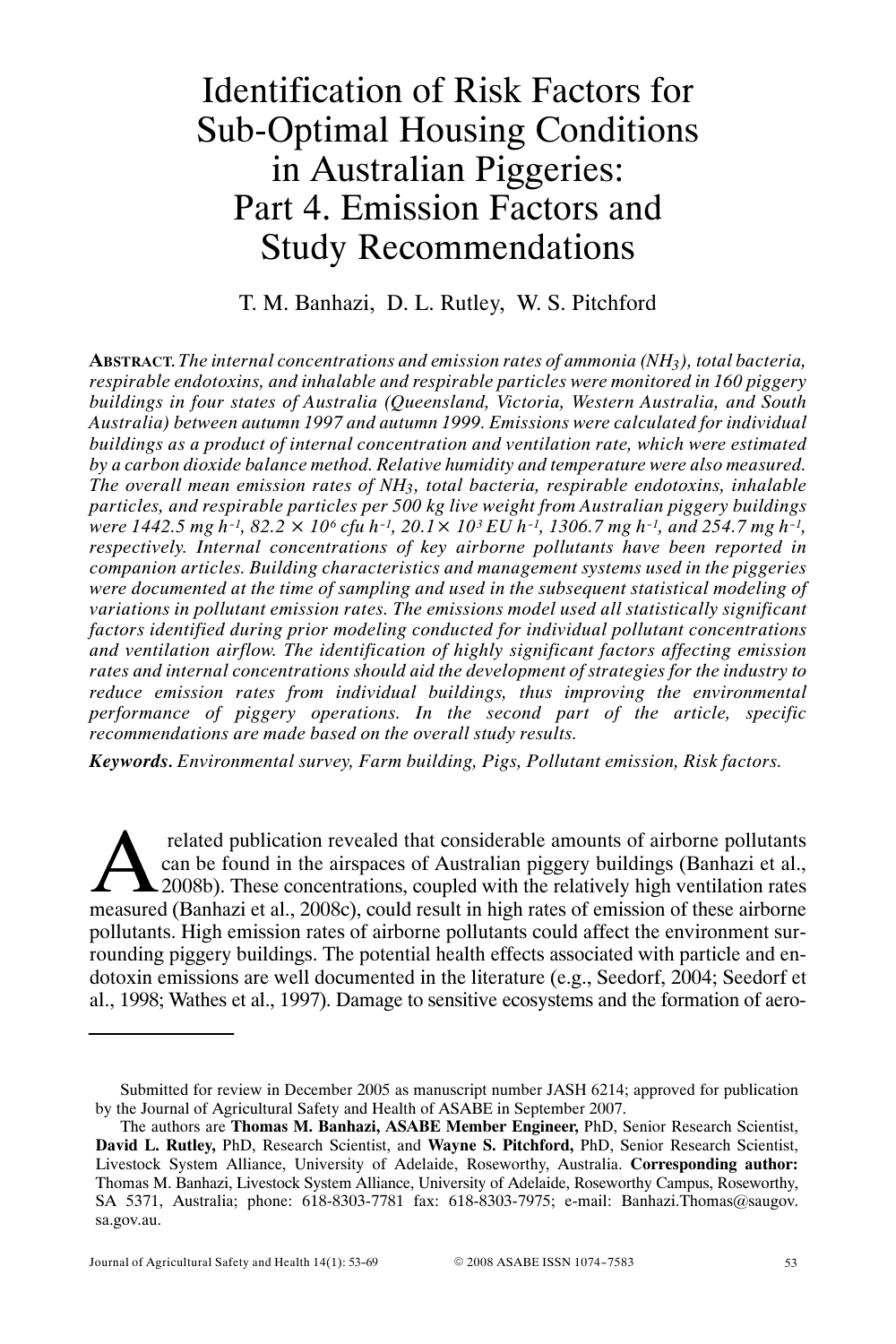sol particles associated with ammonia (NH<sub>3</sub>) emissions are also major concerns in relation to pollutant emissions from livestock buildings (Groot Koerkamp et al., 1998). Transmission of pathogenic bacteria between buildings and farms (Seedorf et al., 1998; Takai et al., 1998) and the transportation of odorous components (Bottcher, 2001; Ham‐ mond et al., 1979; Hoff et al., 1997; Jacobson et al., 1999; Williams, 1989) are additional concerns related to particle and gaseous emission from farm buildings.

Understanding the key factors affecting airborne pollutant emissions is a vital step towards developing possible emission control strategies, thus reducing emission levels. However, emission rates can be influenced by a large number of factors. Therefore, the methodological identification and inclusion of important predictive factors and hence the proper modeling of emission rates are not easy to accomplish. Thus, our main objective was to develop statistical models to identify the statistically significant factors influencing the emission rates of different airborne pollutants by developing individual models for the emission of each of the main pollutants. We expect that the identification of significant factors influencing the emission rates of individual pollutants will facilitate the development of possible emission abatement methods.

## Materials and Methods

Details of the techniques used for data collection and analysis have been described before (Banhazi et al., 2008a; Banhazi et al., 2008b; Banhazi et al., 2008c), and therefore only the outline of the methods used in the study is given here. A total of 160 piggery buildings were included in the study, and on each farm four piggery buildings were surveyed: dry sow, weaner, farrowing, or grower/finisher buildings, or deep-bedded shelters (DBS). More detailed descriptions of the buildings included in the study can be found in the first article of this series (Banhazi et al., 2008a). Data on each building were collected over a 60 h period (both in summer and winter), and a data collection form was developed to collect data relating to housing and management factors (Banhazi et al., 2008a). All environmental measurements were taken in a standardized time and location throughout the project, as detailed in the companion articles (Banhazi et al., 2008b; Banhazi et al., 2008c).

The concentration of airborne particles was determined gravimetrically using cyclone samplers for respirable  $(<5 \mu m)$  particles and seven-hole samplers for inhalable particles (Casella, Ltd., Kempston, U.K.), and then the endotoxin concentrations in the respirable dust samples were analyzed (Banhazi et al., 2008b). The sampling rate of the GilAir air pumps (Gilian Instrument Corp., West Caldwell, N.J.) was controlled at 1.90 L min-1 for respirable particles and at 2.00 L min-1 for inhalable particles. The sampling time was also standardized throughout the project (8 h). After the standardized field measurements were complete, the concentrations of airborne particles were determined by weighing the particle mass collected on filters. Subsequently, the contents of the exposed respirable filters were extracted, and a commercially available test kit (BioWhittaker, Inc., Walkersville, Md.) was used (based on the limulus amoebocyte lysate test) to determine endotoxin concentrations. The water‐dust suspension was processed as described in a companion article (Banhazi et al., 2008b), and then a 500 µL aliquot was taken for subsequent analysis. The measurements were made using a QCL-1000 Chromogenic LAL test kit (BioWhittaker, Inc.) with a Kinetic-QCL Reader (BioWhittaker, Inc.,). Airborne bacteria were sampled by using a standard Anderson sampler (Bellin and Schillinger, 2001). Horse‐blood agar (HBA) plates were used (Medvet Science Pty. Ltd., Stepney, Australia) to determine the total number of bacterial colonies (colony forming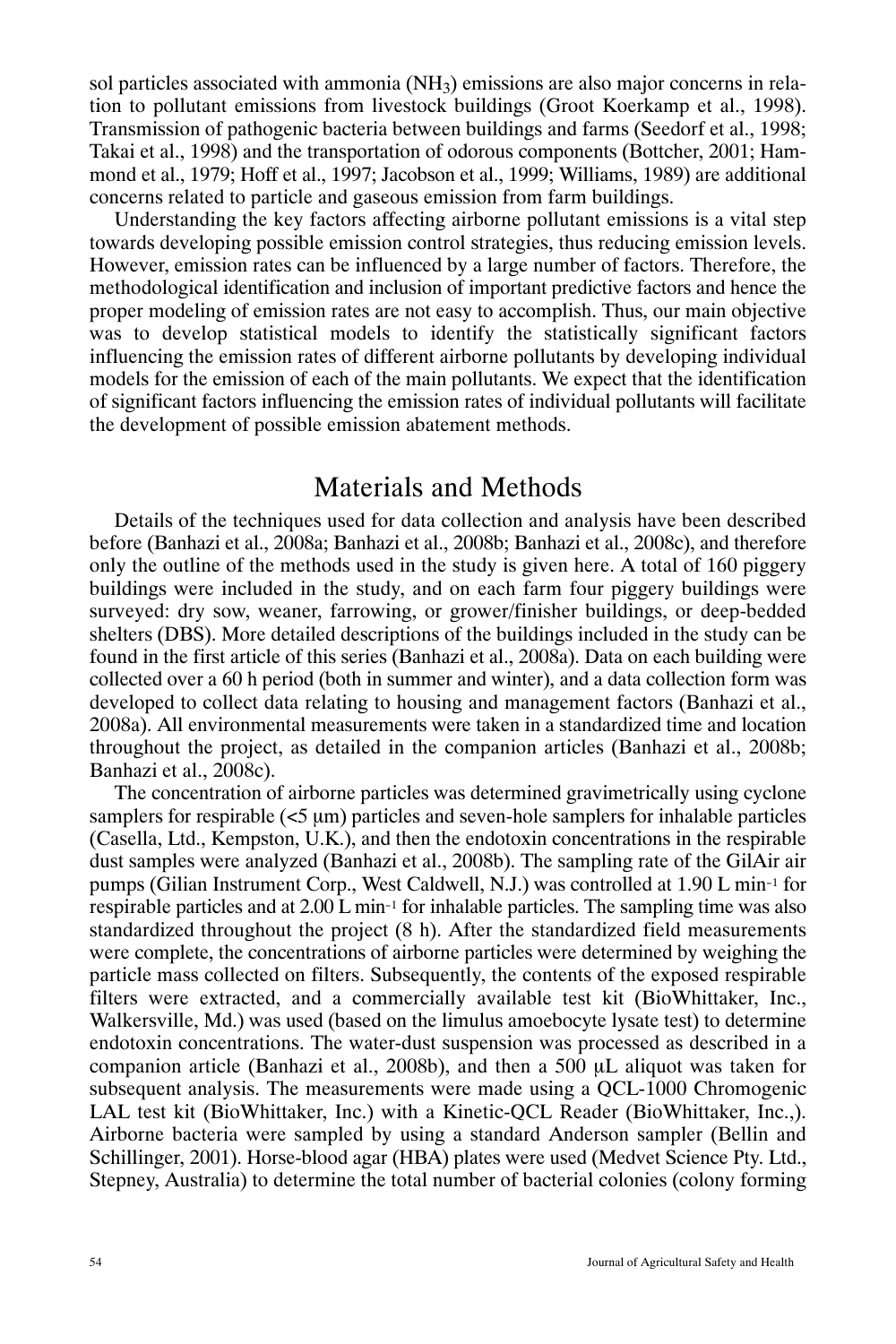units, or cfu) after the plates were incubated at  $37^{\circ}$ C for 24 h under aerobic conditions. The flow rate during sampling was 1.9 L min-1 and the sampling time was 5 min.

Gases such as NH<sub>3</sub> and carbon dioxide  $(CO<sub>2</sub>)$  were monitored using a multi-gas monitoring (MGM) machine developed in‐house. An electrochemical gas monitoring head (Bionics TX‐FM/FN, Bionics Instruments Co., Tokyo, Japan) was used to detect internal concentrations of NH3, and an infrared sensor (GMM12, Vaisala Oy, Helsinki, Finland) was used to detect  $CO<sub>2</sub>$  concentrations. An air delivery system transported air samples from the sampling points within and outside the buildings to the actual gas monitoring heads. The MGM machine was frequently calibrated using a custom-made 2500 ppm  $CO<sub>2</sub>$  mixture and a standard 50 ppm NH<sub>3</sub> calibration gas mixture (Calgaz, Air Liquide Australia, Ltd., Melbourne, Australia). Ventilation rates were estimated using a carbon dioxide ( $CO<sub>2</sub>$ ) balance method after the concentrations of  $CO<sub>2</sub>$  had been measured by a multi‐gas monitoring machine (Banhazi et al., 2008b). ANIPRO software (developed from the early version of the Stalkl program) was used to compute the calculations required (Ouwerkerk and Pedersen, 1994). Total ventilation airflow rates  $(m<sup>3</sup> h<sup>-1</sup>)$  were calculated over a 60 h period for each piggery building and expressed per livestock unit (LU, 500 kg live weight). Emission rates were calculated as factors of ventilation rates  $(m<sup>3</sup> h<sup>-1</sup>)$  and internal concentrations of individual airborne pollutants and were also expressed per LU. Temperature and humidity readings were recorded in all buildings using Tinytalk temperature and humidity dataloggers (Tinytalk‐2, Hastings Dataloggers Pty. Ltd., Port Macquarie, Australia).

At the time of data recording, the level of pen hygiene was assessed visually, as described by Banhazi et al. (2008b). Seasons were defined as "summer" from November to April and "winter" from May to October. Data were collected and forwarded to a central location for storage and analysis. In this instance, the dependent (response) variables of interest were airborne pollutant emission rates. As the distributions of all the variables (emission rates of different airborne pollutants) were skewed, the data were log‐transformed before further analysis. The log‐transformed data were then modeled to explain as much of the variation in the dependent variables as possible by using a general linear model (GLM) procedure (SAS, 1989). The GLM statistical method was selected to ensure that the unbalanced data obtained under field conditions were adequately handled (Banhazi et al., 2008a). We also aimed to identify those factors that had highly significant ( $P < 0.01$ ) effects on the emission rates of all airborne pollutants considered in this study (SAS, 1989) to ensure that the likelihood of "chance fits" (associations identified between the dependent and explanatory variables by chance) were minimized. This was achieved by removing in stepwise manner the non‐significant effects from the initial model until only effects at the 99% significance level remained for single pollutants, except for ammonia (Banhazi et al., 2008a; Banhazi et al., 2008b). We expect that the knowledge generated about the statistically identified risk factors influencing the emission rates of different air pollutants will allow us to generate recommendations on potential emission abatement techniques for producers. The results presented here are based on least squares medians  $(\pm$ confidence intervals) of the fixed effects.

#### **Inclusion of Effects in the Emission Models**

The effects considered in the model were essentially the summation of all important effects (table 1) identified separately for individual airborne pollutants and total ventilation airflow (Banhazi et al., 2008b; Banhazi et al., 2008c). As the ventilation model developed and described in a companion article (Banhazi et al., 2008c) proved to be a robust model, we integrated the factors identified for ventilation rates with factors identified for airborne pollutant concentrations (Banhazi et al., 2008b). Using the same group of factors to start with (including 13 main effects and covariates and a number of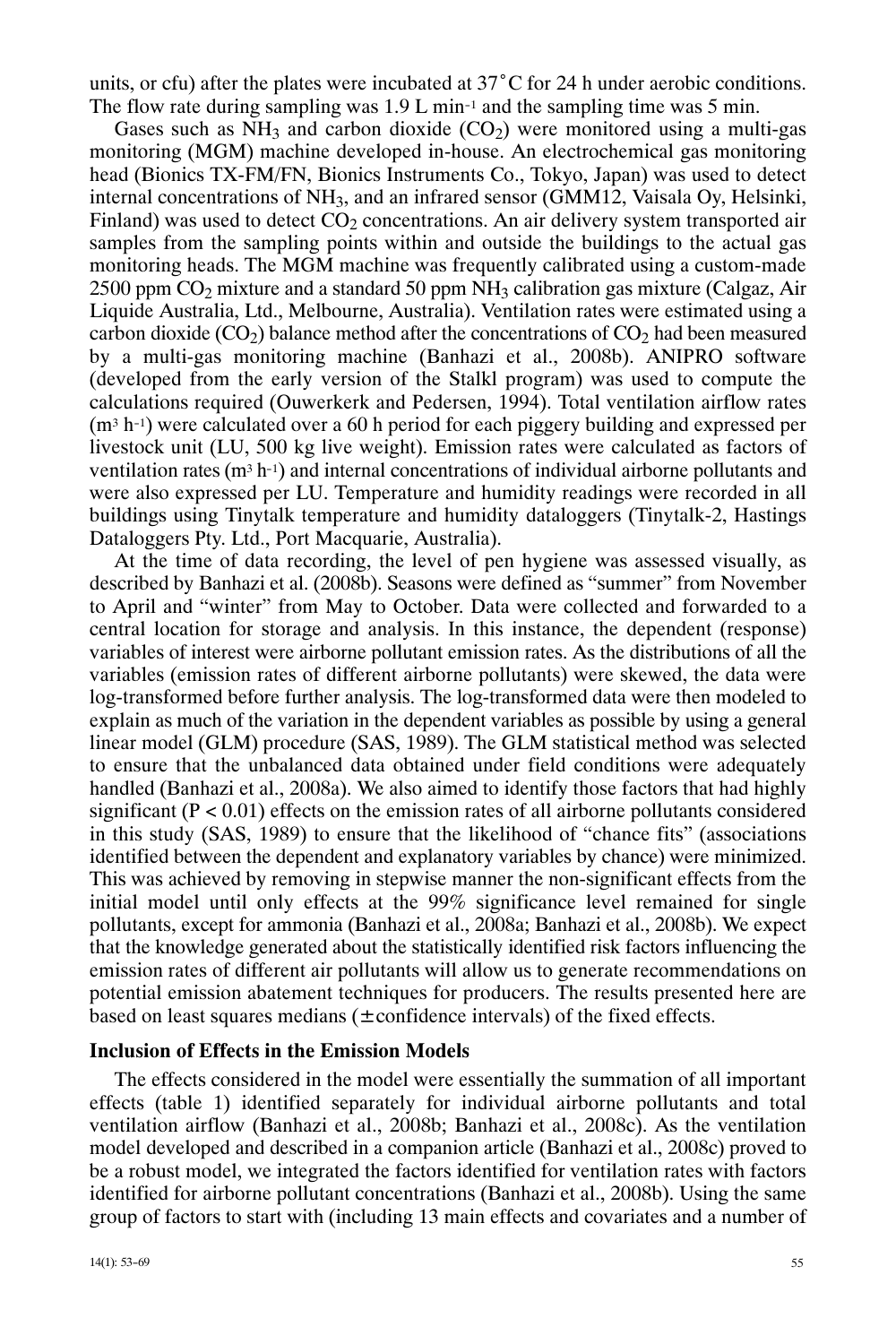**Table 1. Main effects and covariates included in the combined model.**

| Main Effect, Covariate, or Interaction            | <b>Classification and Measurement</b>               |
|---------------------------------------------------|-----------------------------------------------------|
| Building type/classification                      | Weaner, grower/finisher, dry sow, DBS, or farrowing |
| Hygiene level/cleanliness                         | Good, fair, and poor                                |
| Management type                                   | Continuous flow or all-in/all-out management        |
| <b>Season</b>                                     | Winter or summer                                    |
| Ventilation type                                  | Mechanical, natural, tunnel/DBS                     |
| Weight of pigs per unit airspace                  | $kg \, \text{m}^{-3}$                               |
| Internal air temperature                          | $^{\circ}C$                                         |
| Internal relative humidity                        | $\%$                                                |
| Building width, height, and length <sup>[a]</sup> | m                                                   |
| Vertical height of wall ventilation opening       | cm                                                  |
| Farm size                                         | Number of sows                                      |

[a] Three different factors.

interactions), we developed statistical models for the emission of the five major airborne pollutants (NH3, airborne bacteria, respirable endotoxins, and inhalable and respirable dust particles).

We assumed that our approach of developing detailed statistical models for concentrations of individual pollutants and ventilation rates (Banhazi et al., 2008b; Banhazi et al., 2008c) before attempting to model the emission rates of key airborne pollutants ensured (by definition) that all potentially important factors were considered in the statistical analysis. All main effects and interactions identified as significant with regard to pollutant concentrations have been explained individually in a companion article in this series (Banhazi et al., 2008b); therefore, in the following pages, we will discuss only the factors influencing emission rates.

### Results

The raw emission data obtained from the study buildings are presented in table 2, together with the mean European emission rates for comparison. Emission rates were not measured successfully in all buildings due to logistical and instrumentation problems. The raw means of the emission rates are presented on a per‐livestock unit (LU) basis (equivalent to 500 kg live weight).

| Table 2. Rates of emission of the main airborne pollutants from Australian piggery buildings. |                                |
|-----------------------------------------------------------------------------------------------|--------------------------------|
|                                                                                               | $\Gamma$ and a set of $\Gamma$ |

|                                                                                    |        |        |                  |      |         | European<br>Emission  |
|------------------------------------------------------------------------------------|--------|--------|------------------|------|---------|-----------------------|
|                                                                                    |        |        | No. of           |      |         | Rate                  |
| <b>Emitted Pollutant</b>                                                           | Mean   | Median | <b>Buildings</b> | Min. | Max.    | (Mean) <sup>[a]</sup> |
| Airborne bacteria ( $10^6$ cfu h <sup>-1</sup> LU <sup>-1</sup> ) <sup>[b]</sup>   | 82.2   | 42.1   | 109              | 4.1  | 1433.2  | 34                    |
| Respirable endotoxins $(10^3$ EU h <sup>-1</sup> LU <sup>-1</sup> ) <sup>[c]</sup> | 20.1   | 11.6   | 102              | 0.7  | 247.0   | 59                    |
| Respirable particles (mg $h^{-1}$ LU <sup>-1</sup> ) <sup>[d]</sup>                | 254.7  | 79.8   | 109              | 4.4  | 12150.0 | 85                    |
| Inhalable particles (mg $h^{-1}$ LU <sup>-1</sup> ) <sup>[d]</sup>                 | 1306.7 | 855.1  | 109              | 20.3 | 26747.0 | 762                   |
| Ammonia (mg $h^{-1}$ LU <sup>-1</sup> ) <sup>[d]</sup>                             | 1442.5 | 341.5  | 100              | 1.5  | 14006.4 | 1756                  |

[a] Sources: Groot Koerkamp et al. (1998), Seedorf et al. (1998), and Takai et al. (1998).

[b] Colony forming units per hour per 500 kg live weight of animals.

[c] Endotoxin units per hour per 500 kg live weight of animals.

[d] Milligrams per hour per 500 kg live weight of animals.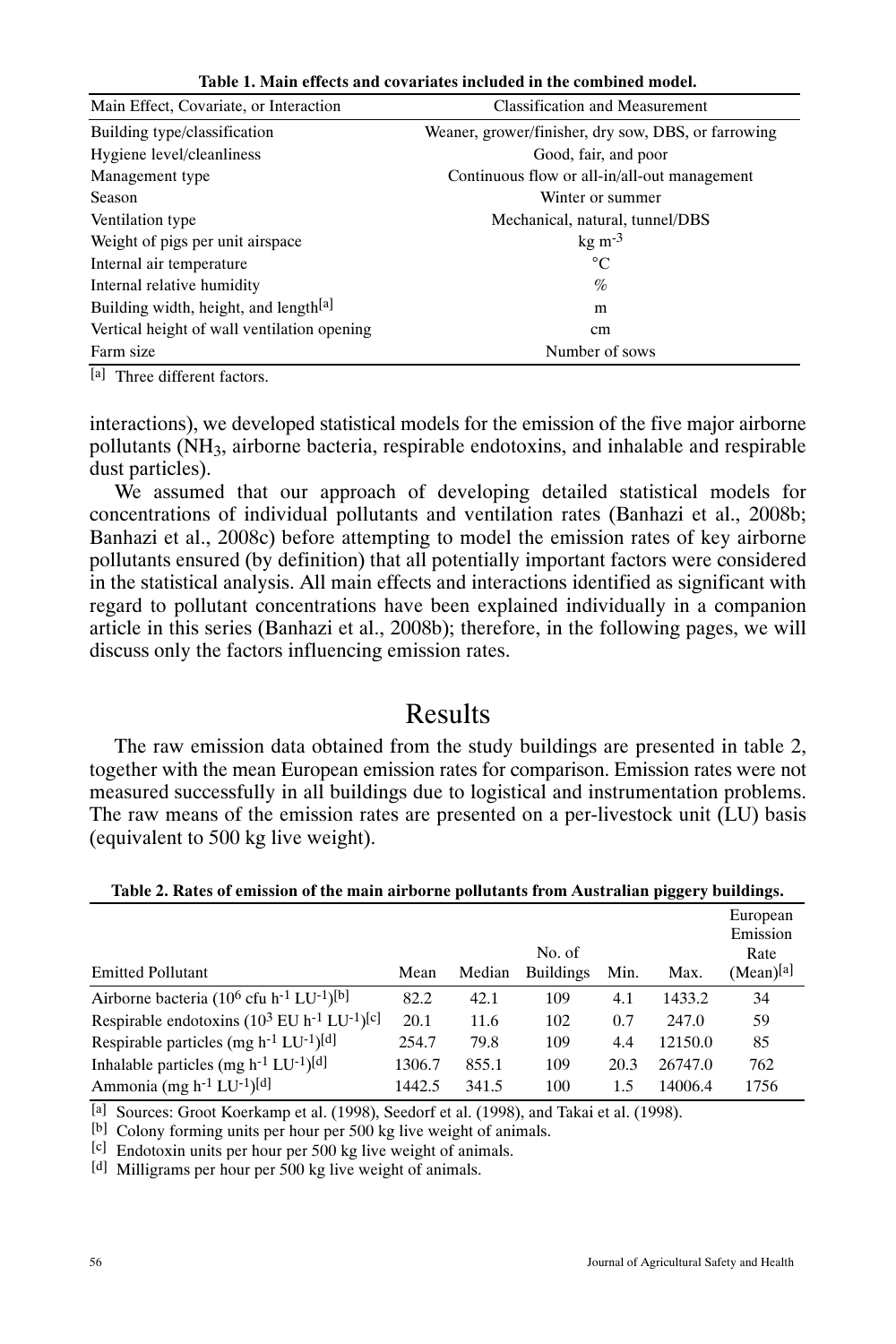|                                           |             | Airborne | Respirable | Inhalable | Respirable  |
|-------------------------------------------|-------------|----------|------------|-----------|-------------|
| <b>Effect or Interaction Identified</b>   | Ammonia     | Bacteria | Endotoxins | Particles | Particles   |
| Ventilation type                          |             | X        | X          | X         | X           |
| Wall ventilation air inlet height         |             | X        | X          | X         | X           |
| Building height                           |             | X        |            | X         | X           |
| Building type                             | X           |          |            | X         | X           |
| Temperature                               | X           |          |            | X         |             |
| Season                                    | X           |          |            |           | X           |
| Humidity                                  | X           |          |            |           | X           |
| Management                                | X           |          |            | X         |             |
| Building width                            |             |          |            |           | X           |
| Sow numbers                               | $\mathbf X$ |          |            |           |             |
| Pen hygiene                               |             | X        |            |           |             |
| Building height $\times$ ventilation type |             | X        |            | X         | $\mathbf X$ |
| Temperature $\times$ building type        | X           |          |            | X         |             |
| Humidity $\times$ building type           |             |          |            |           | X           |
| Building height $\times$ season           |             |          |            |           | X           |
| Building width $\times$ season            |             |          |            |           | X           |
| Management $\times$ season                | X           |          |            |           |             |

**Table 3. Summary of significant effects identified for the emission rates of the five major airborne pollutants.**

### **Identification of Emission Factors**

Table 3 summarizes the significant effects identified for the emission rates of airborne bacteria, respirable endotoxins, and inhalable and respirable particles at the 99% confidence level. For  $NH_3$  emission rates, the model incorporating effects at the 95% confidence level was retained because of an unacceptable reduction in the predictive value of the model at the 99% confidence level. The reason for adopting this approach is explained in details in the first article of this series (Banhazi et al., 2008a; Banhazi et al., 2008b).

The type of ventilation system used, the size/height of the wall ventilation inlets, and the building height were all associated with the emission rates of major airborne pollutants, with the exception of  $NH<sub>3</sub>$ . Building type/classification affected  $NH<sub>3</sub>$  and inhalable and respirable particle emission rates. Temperature and management in‐ fluenced both NH3 and inhalable particle emission rates, and season and humidity had an effect on both  $NH_3$  and respirable particle emission rates. Building width influenced only respirable particle emissions, whereas pen hygiene affected only airborne bacteria emission rates. Number of sows affected  $NH<sub>3</sub>$  emission rates at the 95% significance level.

Results confirmed that piggery buildings with poor pen hygiene emitted more bacteria than those with good pen hygiene (fig. 1).

Deep-bedded shelters (DBS) typically utilizing non-mechanical tunnel ventilation had higher rates of emission of respirable endotoxins compared with other types of buildings utilizing either natural or mechanical ventilation systems (fig. 2).

The emission rate of inhalable dust was higher from continuous-flow (CF) piggery buildings than from all‐in/all‐out (AIAO) buildings (fig. 3).

Building management interacted with season in regard to  $NH_3$  emission, highlighting the risk of high  $NH_3$  emissions from CF buildings in summer (fig. 4).

Table 4 lists the highly significant associations found between the emission rates of major airborne pollutants and various covariates considered in the model.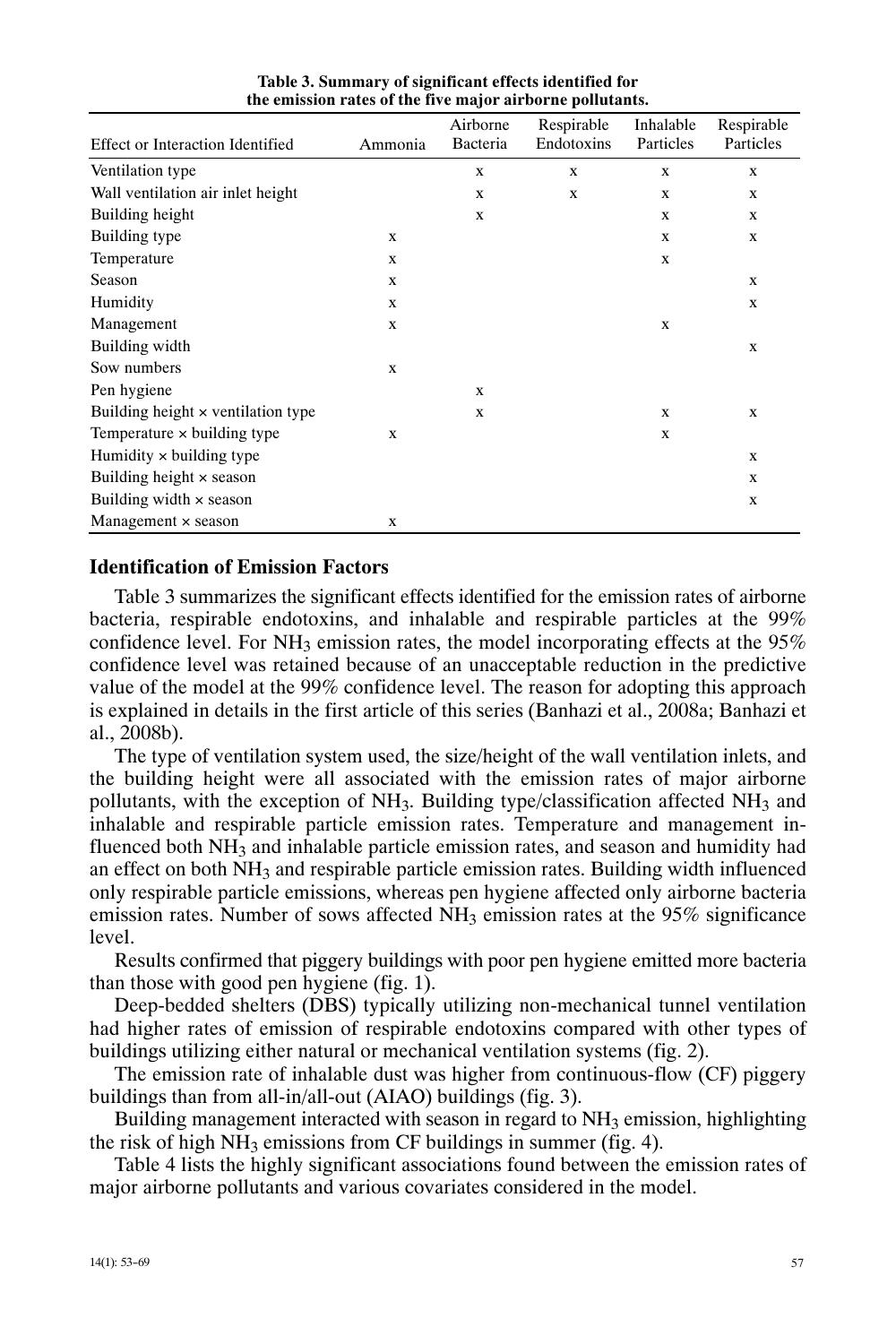

**Figure 1. Effect of building pen hygiene on bacterial emission rates (106 cfu h-1 LU-1) in Australian piggery buildings (medians with 95% confidence intervals; different letters indicate significant differences).**



**Ventilation Type**

**Figure 2. Effect of ventilation type on respirable endotoxin emission rates**  $(10^3 \text{ EU h}^{-1} \text{LU}^{-1})$  **in Australian piggery buildings (medians with 95% confidence intervals; different letters indicate significant differences).**



Figure 3. Effect of building management on inhalable particle emission rates (mg h<sup>-1</sup> LU<sup>-1</sup>) in **Australian piggery buildings (medians with 95% confidence intervals).**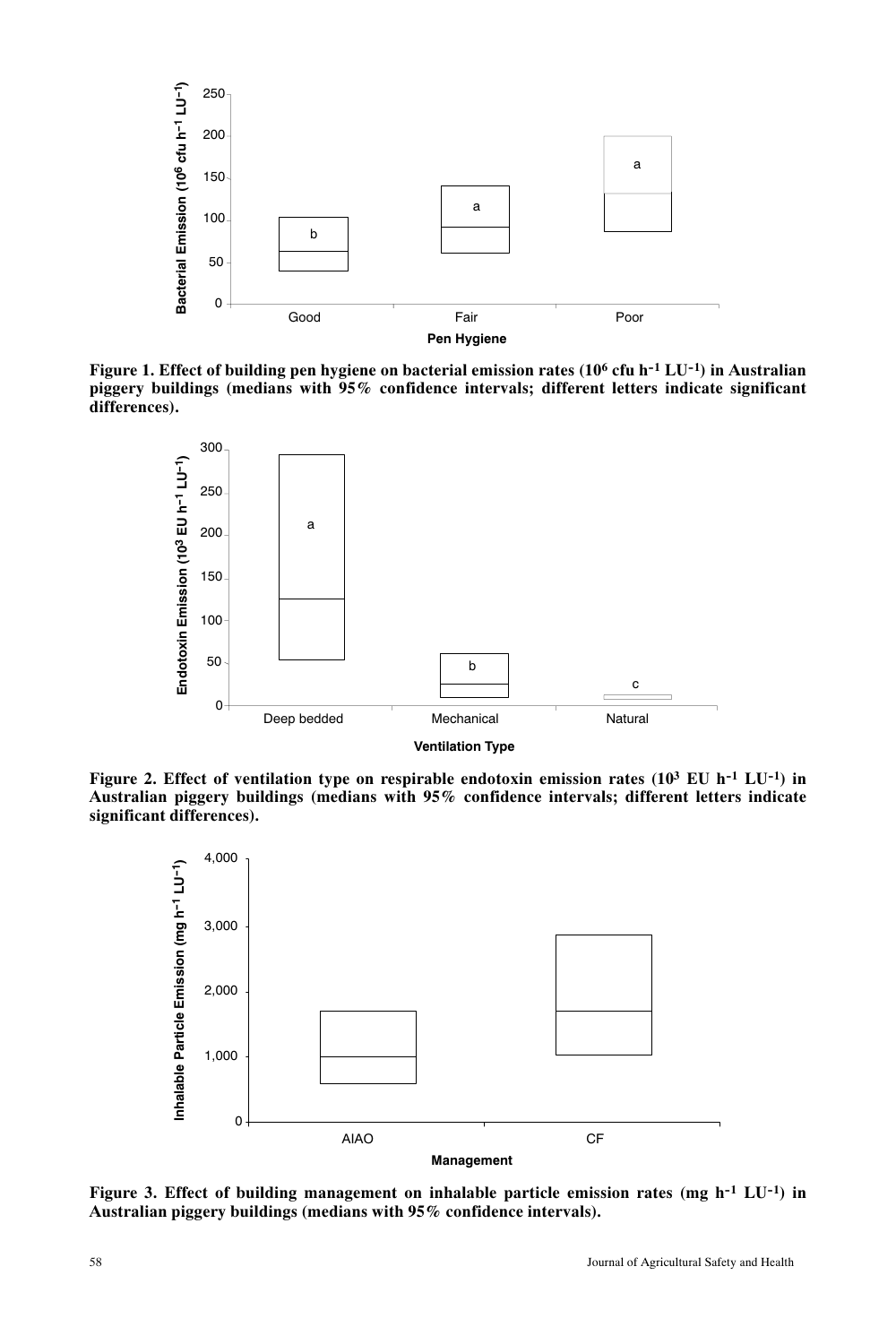

**Figure 4. Effect of season and management interaction on ammonia emission rates (mg h-1 LU-1) in Australian piggery buildings (medians with 95% confidence intervals; different letters indicate significant differences).**

| <b>Emitted Pollutant</b> | Unit                                                  | Covariate                                  | Interaction[a]                              | Slope    |
|--------------------------|-------------------------------------------------------|--------------------------------------------|---------------------------------------------|----------|
| Airborne bacteria        | $10^6 \times$ cfu h <sup>-1</sup> LU <sup>-1[b]</sup> | Building height (m)                        | Ventilation type<br>(tunnel-ventilated DBS) | Positive |
| Airborne bacteria        | $10^6$ x cfu h <sup>-1</sup> LU <sup>-1</sup>         | Building height (m)                        | Ventilation type<br>(natural ventilation)   | Negative |
| Airborne bacteria        | $10^6$ × cfu h <sup>-1</sup> LU <sup>-1</sup>         | VH of air inlet $(cm)^{\lfloor c \rfloor}$ | N/A                                         | Positive |
| Respirable endotoxins    | $10^3\times$ EU h <sup>-1</sup> LU <sup>-1[d]</sup>   | VH of air inlet (cm)                       | N/A                                         | Positive |
| Inhalable particles      | mg $h^{-1}$ LU <sup>-1[e]</sup>                       | VH of air inlet (cm)                       | N/A                                         | Positive |
| Inhalable particles      | mg $h^{-1}$ LU <sup>-1</sup>                          | Temperature                                | Building type (weaner)                      | Positive |
| Inhalable particles      | $mg h^{-1} LU^{-1}$                                   | Building height (m)                        | Ventilation type<br>(tunnel-ventilated DBS) | Positive |
| Inhalable particles      | mg $h^{-1}$ LU <sup>-1</sup>                          | Building height (m)                        | Ventilation type<br>(natural ventilation)   | Negative |
| Respirable particles     | $mg h^{-1} LU^{-1}$                                   | VH of air inlet (cm)                       | N/A                                         | Positive |
| Respirable particles     | mg $h^{-1}$ LU <sup>-1</sup>                          | Building width (m)                         | Summer                                      | Positive |
| Respirable particles     | mg $h^{-1}$ LU <sup>-1</sup>                          | Building height (m)                        | Summer                                      | Positive |
| Respirable particles     | mg $h^{-1}$ LU <sup>-1</sup>                          | Building height (m)                        | Ventilation type<br>(tunnel-ventilated DBS) | Positive |
| Respirable particles     | mg $h^{-1}$ LU <sup>-1</sup>                          | Humidity $(\% )$                           | Building type (DBS)                         | Negative |
| Ammonia                  | $mg h^{-1} LU^{-1}$                                   | Humidity                                   | N/A                                         | Negative |
| Ammonia                  | mg $h^{-1}$ LU <sup>-1</sup>                          | Number of sows<br>(farm size)              | N/A                                         | Negative |
| Ammonia                  | mg $h^{-1}$ LU <sup>-1</sup>                          | Temperature                                | Building type (dry sow)                     | Negative |

|  | Table 4. Effects of different covariates on emissions rates of different airborne pollutants. |  |  |  |
|--|-----------------------------------------------------------------------------------------------|--|--|--|
|--|-----------------------------------------------------------------------------------------------|--|--|--|

 $\boxed{a}$  N/A = not applicable as there was no interaction for this covariate.

[b] Colony forming unit per hour per LU (one livestock unit equals 500 kg live weight).

[c] Vertical height (VH) of air inlet or ventilation openings on walls is an indication of the size of ventilation opening in predominantly naturally ventilated Australian piggery buildings.

[d] Endotoxin unit (EU) per hour per LU.

[e] Milligrams per hour per LU.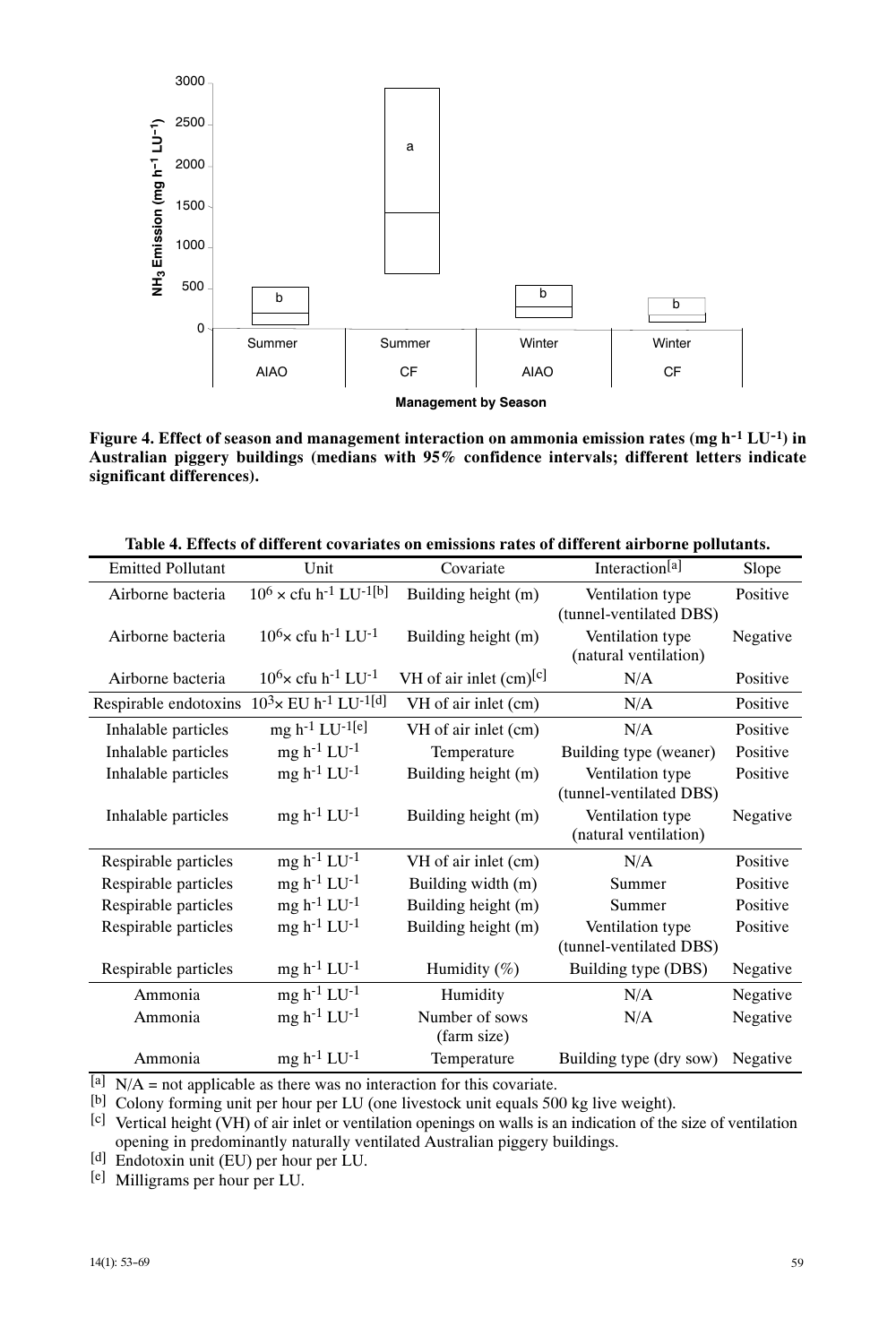The vertical height of the ventilation wall openings (air inlets) was important in explaining variations in emissions of bacteria, endotoxins, and inhalable and respirable particles. The vertical dimension of the wall openings (indirectly indicating the sizes of the air inlets) had a similar effect on each of the previously mentioned pollutants (table4). Ventilation type interacted with building height for emissions of bacteria and inhalable and respirable particles (table 4), whereas ventilation type as a main effect had a significant influence on endotoxin emission (fig. 2). However, the general trends were similar for all these pollutants. Essentially, DBS had high emissions of endotoxins, airborne bacteria, and inhalable and respirable particles, and emission rates from DBS increased with increasing building height. Temperature interacted with building type for inhalable dust emission, and emission rates from weaner buildings increased with increasing air temperature (table 4). Ammonia emission tended to decrease with increasing humidity (table 4) and also had a negative relationship with increasing sow numbers (table 4). A relationship between decreasing  $NH<sub>3</sub>$  emission rate and increasing temperature in dry sow buildings was found (table 4). Respirable dust particle emission from DBS decreased with increasing humidity, whereas the effect of humidity in all other types of buildings on the emission rates of respirable particles was not significant (data not shown). Respirable particle emission rates increased in summer as both the height and width of the buildings increased (table 4).

### Discussion

#### **Emission Rates**

Evaluating the emission rates and assessing the measured mean values in terms of acceptability is difficult. Currently, there are no guidelines available for emission rates in Australia in relation to livestock buildings. As a basic emission assessment method, the raw means have been compared against the values obtained in a European air quality study (Groot Koerkamp et al., 1998; Seedorf et al., 1998; Takai et al., 1998) (table 1), which used a comparable methodology for measuring emission rates. The comparison indicates that the mean Australian airborne bacteria and particle emission rates were higher that the European rates, whereas NH<sub>3</sub> emission rates were comparable. Respirable endotoxin emission rates from Australian piggery buildings were lower than their European equivalents. Another possible way of evaluating the impact of measured emission rates is to assess the likely areas affected by particle and gas emissions from piggery buildings by using dispersion models. This approach has been used previously in European studies (Seedorf, 1997, 2004).

### **Identified Emission Factors**

In terms of factors associated with emission rates, the general effects of building features associated with the different ventilation systems were dominant. For example, non‐mechanical tunnel‐ventilation systems (a feature of DBS) had greater emissions of airborne bacteria and inhalable and respirable particle in interaction with building height than other ventilation systems (table 4). High endotoxin emission rates from DBS were also observed. These high emission rates are probably also closely related to the presence of bedding material in these types of buildings. Because non‐mechanical tunnel ventilation was used only in DBS within the survey population, the whole effect of the building type was manifested in the different ventilation systems. The open design of these structures facilitates high ventilation rates, which in turn manifested in high emission rates. The size of the ventilation air inlets was positively related to all viable and non‐viable particle emissions (table 4). The majority of the surveyed buildings were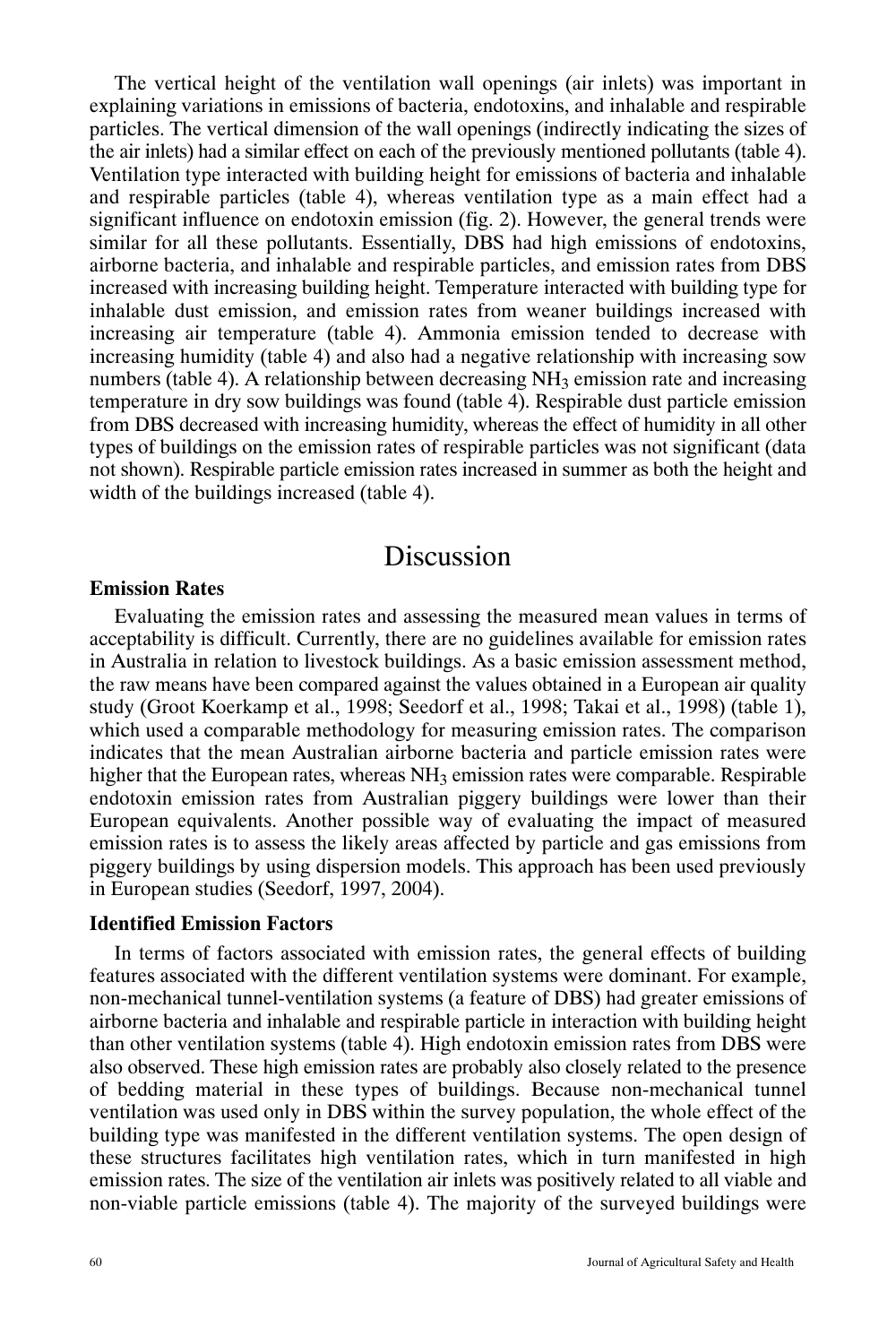naturally ventilated (Banhazi et al., 2008a), and in these types of buildings the size of the ventilation air inlet was very closely associated with ventilation rate and hence emission rate (Banhazi et al., 2008c). The fact that emission rates of all pollutants (except NH3) were positively correlated with the size of the wall ventilation air inlets confirms that pollutant emission is very closely related to the amount of air moved through the buildings.

The inhalable dust emission rate from CF buildings was significantly higher than that from AIAO buildings (fig. 3), indicating that AIAO systems improve management and thus reduce rates of emission of inhalable particles. Management interacted with season for  $NH_3$  emission and highlighted the risk of high  $NH_3$  emissions from CF buildings in summer (fig. 4). This was not surprising, as  $NH_3$  concentrations were also significantly elevated in summer in CF buildings (Banhazi et al., 2008b). When such high concentrations are coupled with the tendency to use numerically higher ventilation rates in summer (Banhazi et al.,  $2008c$ ), we can expect that high  $NH<sub>3</sub>$  emission rates will result (fig. 4).

The ammonia emission rate tended to increase with decreasing humidity (table 4). This is in line with the observed trend of higher  $NH<sub>3</sub>$  concentrations in summer reported in overseas publications (Groot Koerkamp et al., 1998) and with the results discussed previously. Higher temperatures usually mean lower relative humidity in piggery buildings. However, the reduction observed in  $NH<sub>3</sub>$  emission rates in dry sow buildings as the air temperature increased was an unexpected finding of the study and thus requires more explanation (table 4). This observed reduction might be related to the nature of the typical manure management systems used in dry sow buildings. Unlike pigs at other life stages, dry sows in Australia typically have their movements restricted by the use of dry sow crates. These crates are used to prevent fighting between animals, which frequently happens in group housing situations. Animals kept in crates are prevented from smearing their droppings on the pen floor, and the droppings are usually deposited behind them on a small slatted area. The manure then either falls through the slats (and is carried away by the effluent system) or alternatively remains intact and dry on the slats. The major source of NH<sub>3</sub> volatilization would be the manure left behind on the slats, as urine tends to promptly drain through the slats. However, it could be argued that at higher temperatures these potential sources of emission (intact manure deposits on the slats) dry out quickly, forming a dry crust and therefore preventing further volatilization of NH3. Essentially, quicker drying of the manure (the emission source) may lead to the reduction in  $NH<sub>3</sub>$  emissions observed at higher temperatures from dry sow buildings. This phenomenon was not observed in other buildings, as animals walking through their own droppings break up the manure deposits, constantly creating an emission source. However, the dry sow crates create a situation whereby the formation of a crust on the manure deposits actually reduces emission rates. Similar preventive effects of crust formation on  $NH<sub>3</sub>$  emissions from manure lagoons have been reported before (Bicudo et al., 2001).

Humidity and building type were associated with respirable particle emission rates, and increased humidity appeared to decrease emissions from DBS. Again, this is in line with previous observations of concentrations (Banhazi et al., 2008b). The humidity increase in DBS would make the bedding material more adhesive, trapping smaller particles within the larger fibers of the bedding material, reducing both internal concentrations and therefore emissions of respirable particles from these structures. Increases in building widths and heights increased respirable particle emission rates in summer (table 4), indicating that the absolute throughput increase demonstrated for ventilation airflow in relation to these building features is a real effect (Banhazi et al., 2008c). We demonstrated that ventilation airflow increases with increasing building size,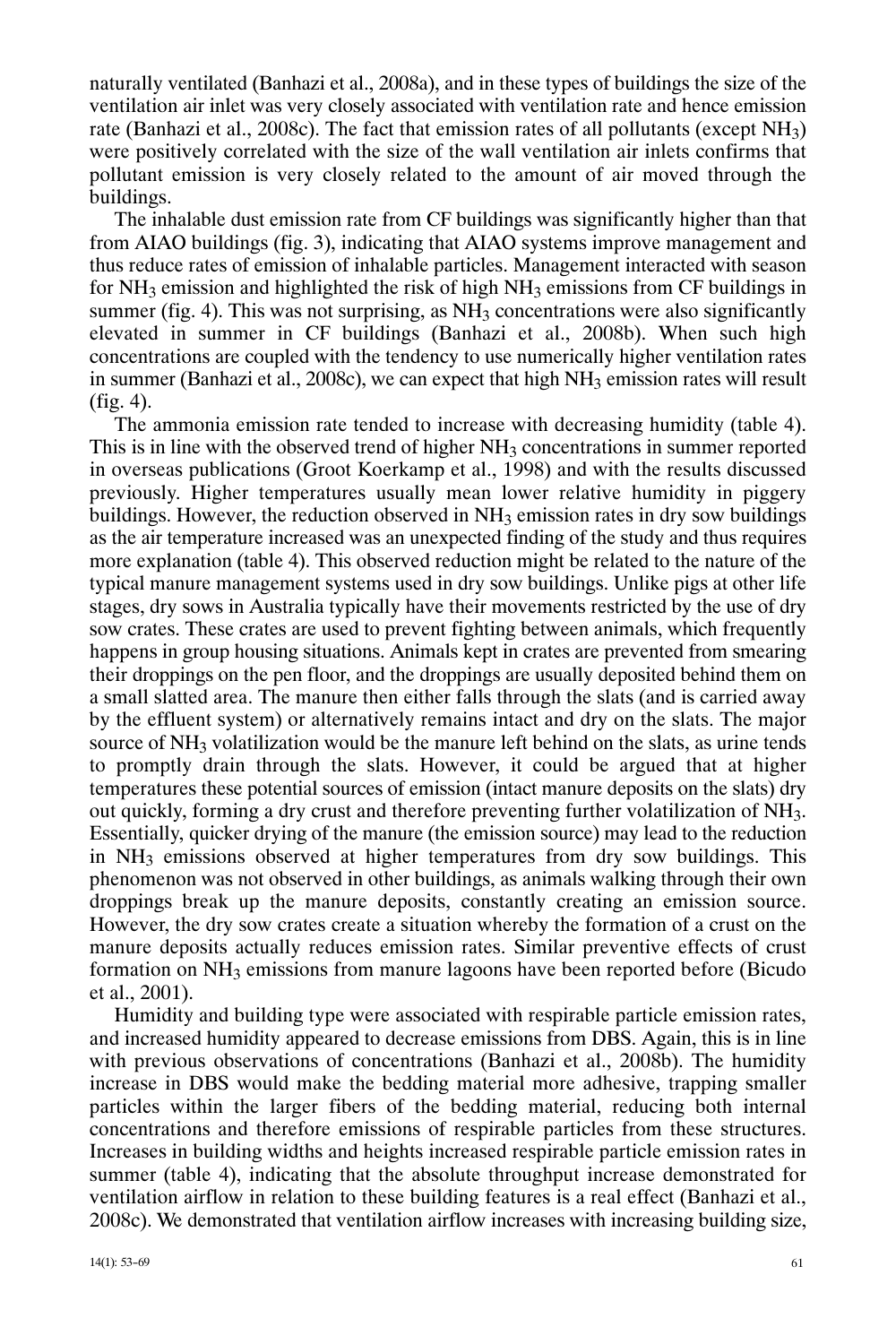and that this was manifested in higher respirable particle emission rates in summer (Banhazi et al., 2008c).

Temperature interacted with building type for inhalable particle emissions, and in weaner buildings there was a positive correlation between the rate of emission of inhalable particles and temperature increase (table 4). Weaner buildings tended to have increased ventilation rates in summer, as these types of buildings tend to be the only ones in Australia that are fully insulated and mechanically ventilated, giving piggery managers a real opportunity to control ventilation rates. The majority of other types of buildings tended to be naturally ventilated (perhaps with the only other exception being farrowing buildings), and their ventilation rates cannot be closely controlled. Therefore, in these types of buildings, ventilation rates and therefore emission rates were not as temperature‐sensitive as in weaner buildings. In addition, with increasing temperature, there was also a marked increase in particle concentrations in weaner buildings (Banhazi et al., 2008b). When these two effects are combined, it is not surprising that a marked increase in inhalable particle emission rates was observed.

Pen hygiene was associated with emission rates of airborne bacteria (fig. 1). It is clear from the results that rates of emission of airborne bacteria can be reduced by keeping buildings (and more importantly pigpens) in a good state of hygiene. These results again support the findings of the concentration modeling component of this current study as related to bacterial concentrations (Banhazi et al., 2008b). Bacterial concentrations increased as the cleanliness of pens decreased, creating more opportunities for higher emission rates (Banhazi et al., 2008b). Sow numbers (indicative of farm size) were negatively correlated with  $NH<sub>3</sub>$  emission rates at the 5% significance level, and the explanation for this effect is not simple (table 4). However, it could be hypothesized that the negative correlation observed between  $NH<sub>3</sub>$  emission rate and farm size (as expressed by sow numbers) is a function of the higher stocking rates utilized on larger farms. Further investigations would be required to verify this hypothesis.

In summary, DBS systems generally have high emission rates of both viable and non‐viable particles. In these buildings, increasing the humidity might decrease emission rates but would not be advised as a management tool, as it could compromise thermal comfort of the animals in both summer and winter. Therefore, the implementation of treatments that will increase not the humidity but the adhesion of the bedding material should be considered in DBS. Summer and higher temperatures will result in higher rates of emission of respirable and inhalable particles. Farms that utilize AIAO management and are therefore more likely to keep their pens clean will have reduced rates of emission of NH3, bacteria, and inhalable particles (figs. 1, 3, and 4). Although higher and wider buildings might have higher total ventilation airflow rates (Banhazi et al., 2008c), increasing building dimensions will adversely affect emission rates.

### **Recommended Control Procedures Based on Overall Study Results**

The associations identified between air quality, and management and the engineering features of the buildings have enabled us to develop key recommendations based on the combined results of this study (Banhazi et al., 2008a; Banhazi et al., 2008b; Banhazi et al., 2008c). The implementation of these in‐principle abatement techniques will help producers to minimize the concentration of airborne pollutants in piggery buildings and emission from those buildings. This has the potential to increase the environmental sustainability of the piggery enterprise, enhance the efficiency of pig production, and reduce the occupational health and safety risk for farm workers. The identified main causes of airborne pollution, their likely associations, and resulting recommendations are depicted in figure 5.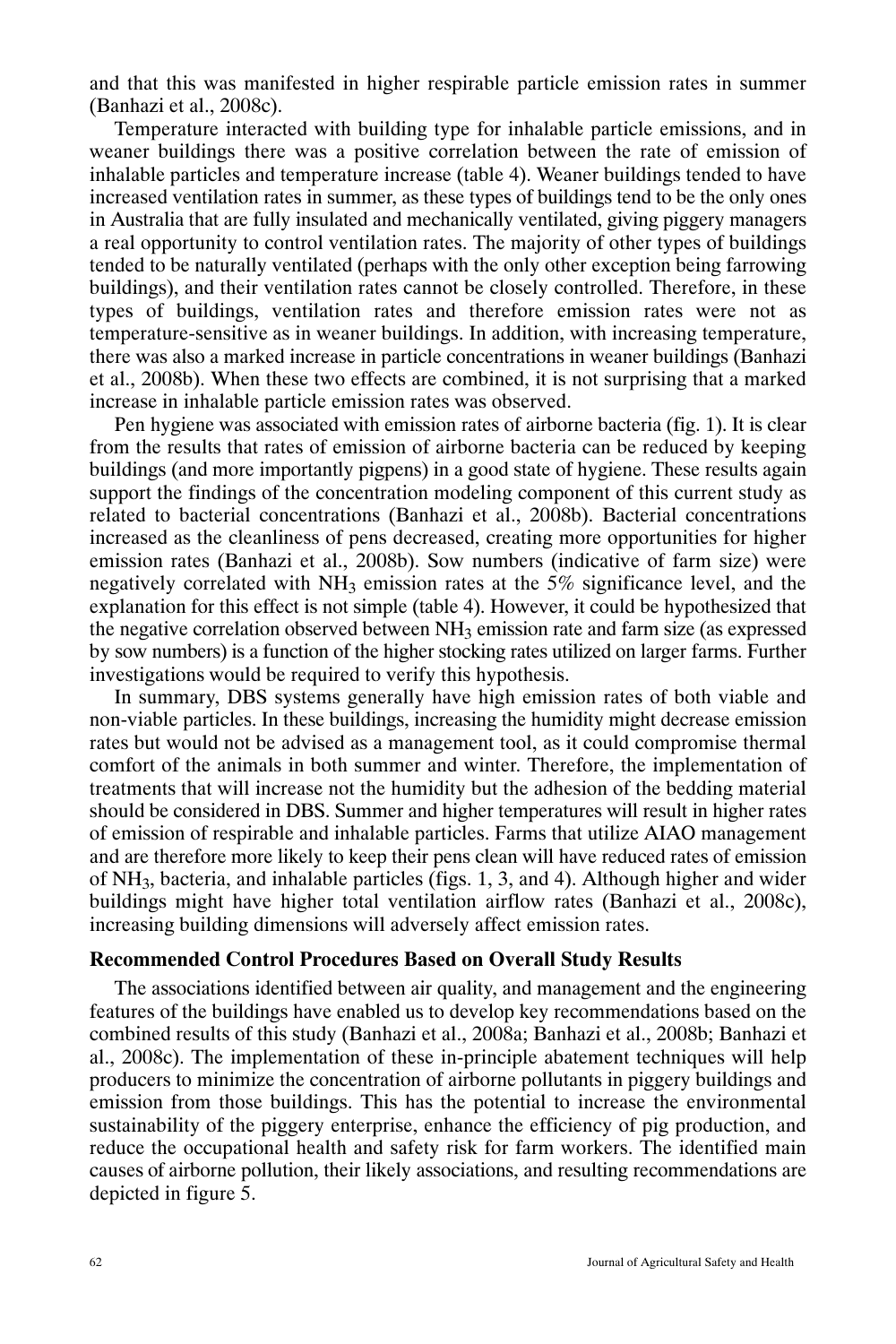

**Figure 5. Likely relationships between identified individual risk factors for sub‐optimal air quality.**

#### *Eliminating an Important Source of Pollution by Improving Pen Hygiene*

This study clearly demonstrated that one of the main drivers of air quality in piggery buildings is pen hygiene (essentially pen cleanliness), as this factor influenced the concentrations of airborne bacteria, NH3, and respirable particles (Banhazi et al., 2008b) and the emission of airborne particles. It was evident that pollutants are readily generated from dried fecal material on pen floors and on the animals' skins. Therefore, regular cleaning of pigpens as well as the maintenance of adequate hygiene standards is very important task for pig producers. Dunging patterns in traditional buildings also need to be controlled, as one of the main benefits of using slatted dunging areas in pigpens is to be able to separate the pigs from the excreta, thus reducing the opportunities for the manure to dry and become airborne via air turbulence created by the ventilation system or by the movement of the pigs. In order to minimize the risk for sub‐optimal pen hygiene, piggery managers need to (1) keep pens dry, (2) implement pig flow management that will facilitate regular pen cleaning, (3) control building temperatures, and (4) maintain adequate stocking rates to facilitate the maintenance of correct dunging patterns. These risk factors (predisposing piggeries for sub‐optimal pen hygiene) are briefly discussed below.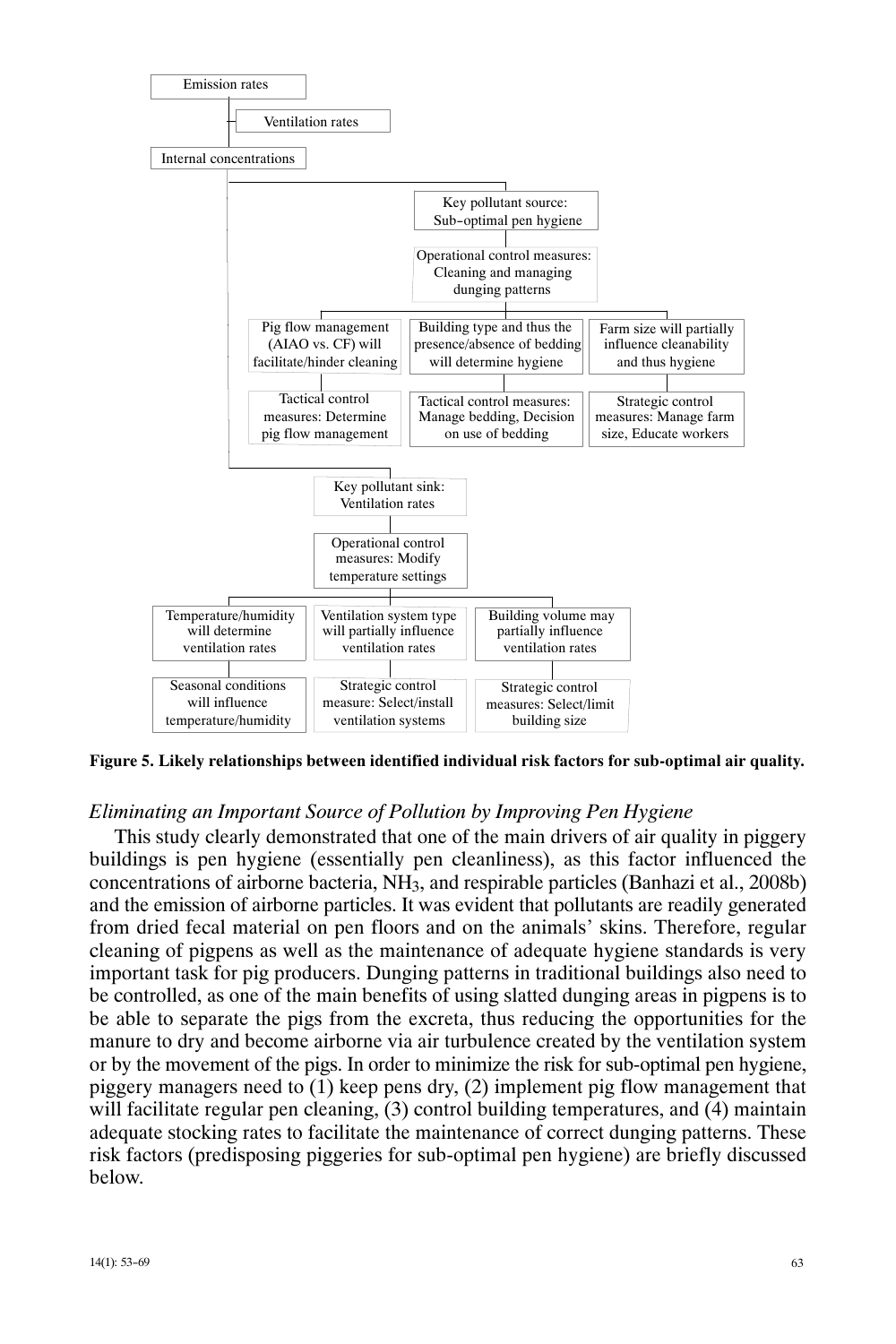It has been demonstrated that wet flooring is a risk factor for triggering incorrect dunging, as pigs are attracted by wet areas to be used as toilet areas (Banhazi et al., 2002a). Thus, avoiding unnecessarily wetting of pen floors, repairing leaking taps, and drying of freshly cleaned pigpens before restocking are ways of eliminating risk factors for incorrect dunging. In previous studies, all-in/all-out (AIAO) management systems combined with improved cleaning have successfully reduced airborne pollutant concentrations in weaner and grower buildings (Banhazi and Cargill, 1998). The study reported in this series of articles demonstrated that AIAO management was also beneficial in reducing concentrations and emission of  $NH<sub>3</sub>$  and inhalable particles (Banhazi et al., 2008b). Therefore, implementing AIAO management practices with cleaning between batches is recommended to improve air quality.

The present findings also confirmed previous results reporting on the strong influence of temperature (season) on incorrect dunging behavior (Aarnink et al., 1997; Huynh et al., 2005) by pigs. At higher temperatures, pigs tend to break correct dunging behavior; therefore, during summer, more  $NH<sub>3</sub>$  could evaporate from the contaminated pen floors (Aarnink et al., 2000). During summer, pigs will be attracted to slatted areas to use as cool resting places. This will make the slatted areas unavailable to be used as toilet areas. Appropriate management of ventilation systems and the utilization of additional management tools (such as spray cooling) to cool pigs are very important aspects of good piggery management (Huynh et al., 2006). In addition, discouraging the crowding of slatted areas by pigs is also important, as it was suggested that crowding of the slatted area by other pigs will result in fouling of the solid pen surface (Bate et al., 1988; Fritschen, 1975; Hacker et al., 1994).

### *Managing Different Classes of Buildings*

Piggery managers also need to be aware of the inherent differences between traditional (slatted) and deep‐bedded systems. Users of bedded systems (deep‐bedded shelters) should be aware that air quality in these buildings is probably going to be sub‐optimal. The type/classification of buildings (dry sow, farrowing, weaner, grower/finisher, or DBS) had a large affect on the concentrations of total bacteria, respirable endotoxins, and inhalable and respirable particles (Banhazi et al., 2008b). Overall, DBS recorded the highest concentrations of all four pollutants, which suggests that the presence of bedding material is a risk factor for the high pollutant concentrations under dry Australian climatic conditions. Similar findings have been reported in cattle buildings by European researchers (Takai et al., 1998). The classification of ventilation systems (natural, mechanical, and tunnel‐ventilated DBS) also had a very significant influence on emission rates, as presented in this article. The high emission rates from DBS observed for respirable endotoxins, airborne bacteria, and inhalable and respirable particles were partly related to the high internal concentrations of these pollutants typically measured in these buildings (Banhazi et al., 2008b). To overcome the negative effects of bedding on air quality (but retain the positive influence of bedded systems on animal welfare), it was suggested that spraying a mixture of oil and water directly onto pen floors inside piggery buildings could significantly reduce airborne particle concentrations in both traditional and DBS housing systems (Banhazi et al., 1999a; Banhazi et al., 1999b; Nonnenmann et al., 2004; Perkins and Feddes, 1996; Senthilselvan et al., 1997; Takai et al., 1995; Zhang et al., 1996). Impregnation of bedding material with oil is another viable method of particle reduction in poultry buildings, weaner kennels, horse stables, and DBS (Banhazi et al., 2001; Banhazi et al., 2002b; Ellen et al., 2000; Feddes et al., 1999; Feddes et al., 1995; McGovern et al., 1999).

The risks associated with building characteristics, the likely consequences of the risks, and potential reduction methods are summarized in table 5.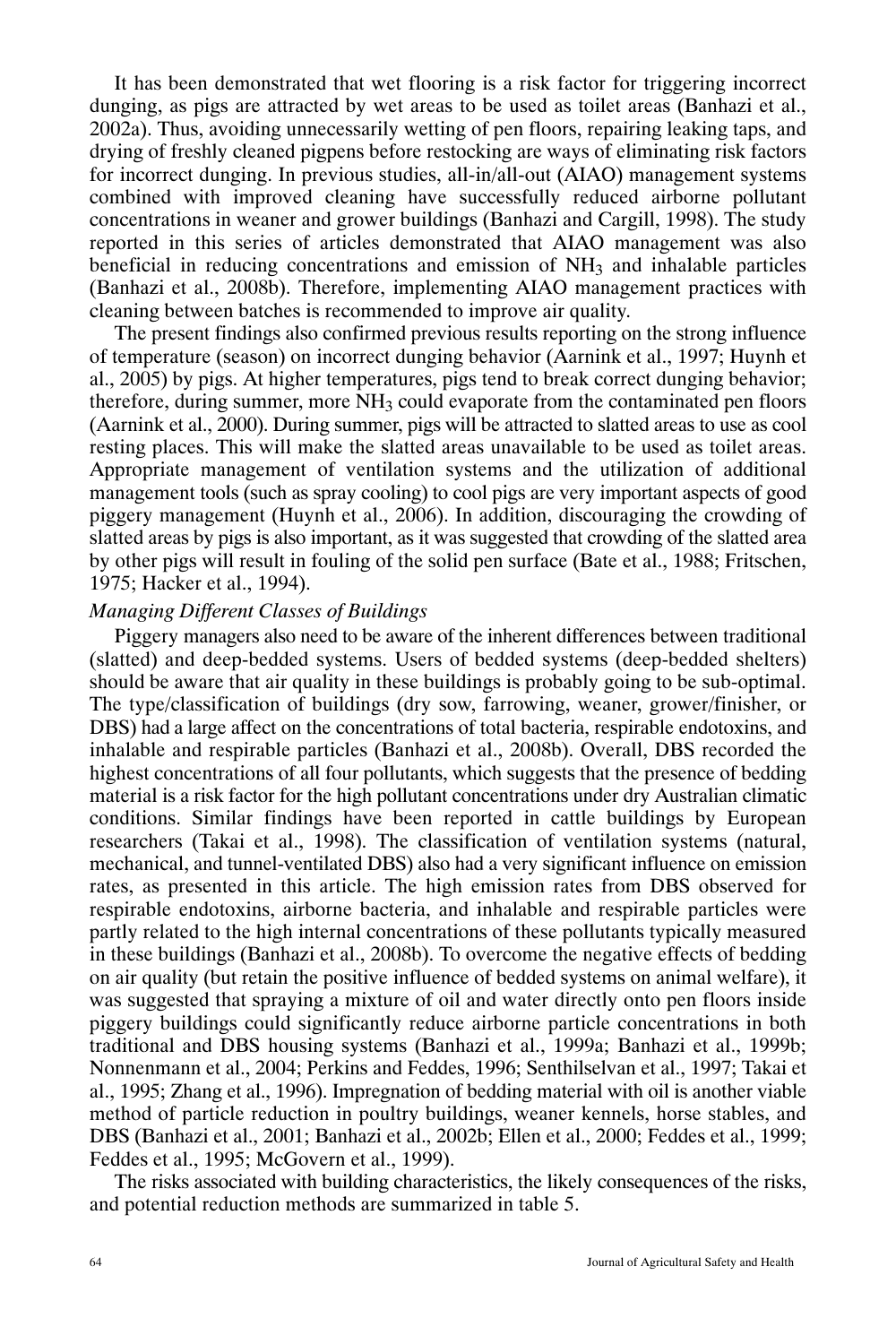| <u>res to prevent sub-optimum un quanty in piggery bunumgs.</u> |                                       |
|-----------------------------------------------------------------|---------------------------------------|
| <b>Identified Risk</b>                                          | Source of Risk                        |
| Presence of bedding material in buildings or shelters           | Bedding particles becoming airborne   |
| Reduction in pen hygiene (soiling of pen floor)                 | Poor hygiene level                    |
| Poor pig flow management                                        | Reduced opportunity for cleaning      |
| Large piggery size                                              | Increasing intervals between cleaning |
| Sub-optimal temperature, humidity, and ventilation rates        | Inadequate ventilation management     |
| Outcome                                                         | Likelihood                            |
| High concentration of airborne pollutants in the airspace       |                                       |
| of piggery buildings                                            | Highly likely                         |
| <b>Consequences of Risk</b>                                     | Significance                          |
| Possible reduction in production efficiency in pigs             | Moderate                              |
| Possible occupational health and safety risk for workers        |                                       |
| and associated legal consequences                               | Major                                 |
| Environmental risk as a result of airborne emission             | Moderate                              |
| Potential clash with planning authorities                       | Major                                 |
| Difficulty with attracting stable workforce                     | Major                                 |
| <b>Control Strategies</b>                                       | Rating                                |
| Implement AIAO management of buildings                          | Highly effective                      |
| Impregnation or spraying of bedding material with               |                                       |
| oil/water mixture                                               | Highly effective                      |
| Dry pens before re-stocking with a new batch of pigs            |                                       |
| and avoid wetting of pen floors                                 | Effective                             |
| Hose down (wet) slatted areas of slatted areas                  | Moderately effective                  |
| Use sawdust to mark resting areas                               | Moderately effective                  |
| Reduce stocking rate                                            | Moderately effective                  |
| Reduce the effects of high temperature on dunging patterns      | Effective                             |
| Pay extra attention to hygiene in large piggeries               | Moderately effective                  |
| Careful hygiene management of buildings in summer               | Highly effective                      |
| Reduce excessive heat to avoid the development                  |                                       |
| of incorrect dunging patterns                                   | Effective                             |
|                                                                 |                                       |

#### **Table 5. Summary of identified risks, consequences, and suggested control strategies to prevent sub‐optimal air quality in piggery buildings.**

# Conclusion

Two possible theoretical ways of achieving reductions in airborne pollutant emissions from piggery buildings are to reduce internal concentrations and ventilation rates. However, in reality, ventilation rates are manipulated to achieve an optimal thermal environment and minimize internal pollutant concentrations. Therefore, the best practical way of achieving a reduction in airborne pollutant concentrations within buildings is to control the source of pollution problem, i.e., identified risk factors. However, it is clear from our results that ventilation rates have a strong association with emission rates. Therefore, while all effort should be made to reduce internal concentrations and therefore emission rates, the limitations to achieving drastic reductions in emission rates by only manipulating internal concentrations have to be recognized.

Therefore, in addition to controlling the underlining risk factors influencing air quality in piggery buildings, techniques that will effectively capture emitted pollutants should also be investigated. The utilization of wet air scrubbers in mechanically ventilated buildings and the establishment of vegetation belts around naturally ventilated piggery buildings are two potentially useful techniques that need to be studied. The knowledge generated by this study via the identification of statistically significant factors associated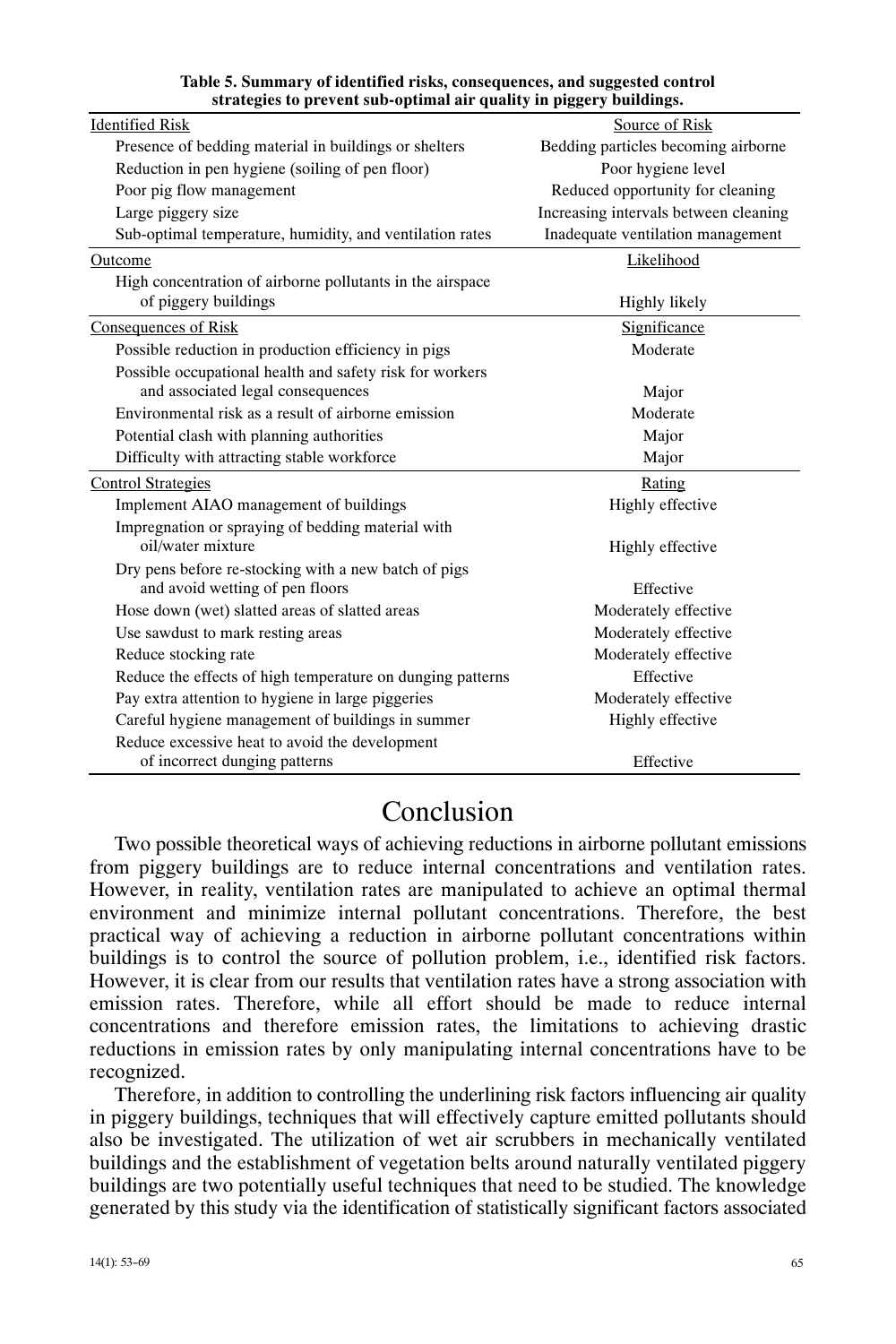with emission rates could improve the management of piggery buildings by alerting producers to potential management problems. Such improved awareness could contribute to the protection of the natural environment surrounding piggery facilities.

# Future Research Directions

The air quality project described in this series of articles (Banhazi et al., 2008a; Banhazi et al., 2008b; Banhazi et al., 2008c) has opened up other avenues for future investigations in three main areas, including (1) economical evaluation of sub‐optimal air quality, (2) special investigation of DBS, and (3) further development of reduction techniques. These potential research areas are briefly discussed below.

To satisfy the requirements of pork producers, environmental protection authorities, the concerns of animal welfare groups, and occupational health and safety planners, it remains an important task to evaluate the effects of air quality on (1) the production efficiency of pigs under farm conditions, (2) the health of farm workers, and (3) the health of the surrounding environment in the vicinity of piggery buildings. As data accumulate, analysis of air quality and associated production‐related data will enable all interested parties to undertake a balanced and rational debate on the environmental conditions required for optimum levels of pork production. The objective quantification of health, welfare, and production effects of air quality in piggery buildings can be best achieved by conducting studies under farm conditions. Substantial quantities of on‐farm data should be collected and analyzed by using a modeling approach to account for variations caused by other effects than air quality within datasets. If counteracting factors are appropriately dealt with, the effect of air quality can be appropriately evaluated under field conditions. When all potential benefits of optimal air quality management, such as reduced environmental pollution, decreased human health risks, improved production efficiency, and improved animal welfare, are appropriately accounted for and rewarded by the marketplace, there will be real motivation to incorporate air quality management into routine farm management practices.

Further studies on the relationship between the quality/management of bedding and airborne particle concentrations would be useful. Specifically, investigation of potential treatments for bedding materials could help to develop methods of reducing the concentrations and emission of viable and non‐viable particles in DBS and could reduce endotoxin emissions from these buildings. Subsequent improvements in air quality could lead to additional production efficiency improvements in pigs housed in DBS. More importantly, an increased understanding of the possible physiological or immunological reasons behind pigs' ability to tolerate relatively high airborne pollutant concentrations in DBS could also help us to improve the production results in both DBS and traditional piggery buildings.

Investigation of methods of improving pen hygiene and managing dunging patterns would likely lead to improvements in air quality in piggery buildings. In addition, techniques such as air scrubbers and vegetation belts around buildings need to be investigated to find safe and reliable emission abatement techniques to be used routinely by livestock producers.

#### **Acknowledgements**

This modeling study and the previous study used for data collection were both funded by Australian Pork Limited. The data collection component of the study was undertaken as a large collaborative project between the South Australian Research and Development Institute, Agriculture Western Australia, Agriculture Victoria, and the Queensland‐based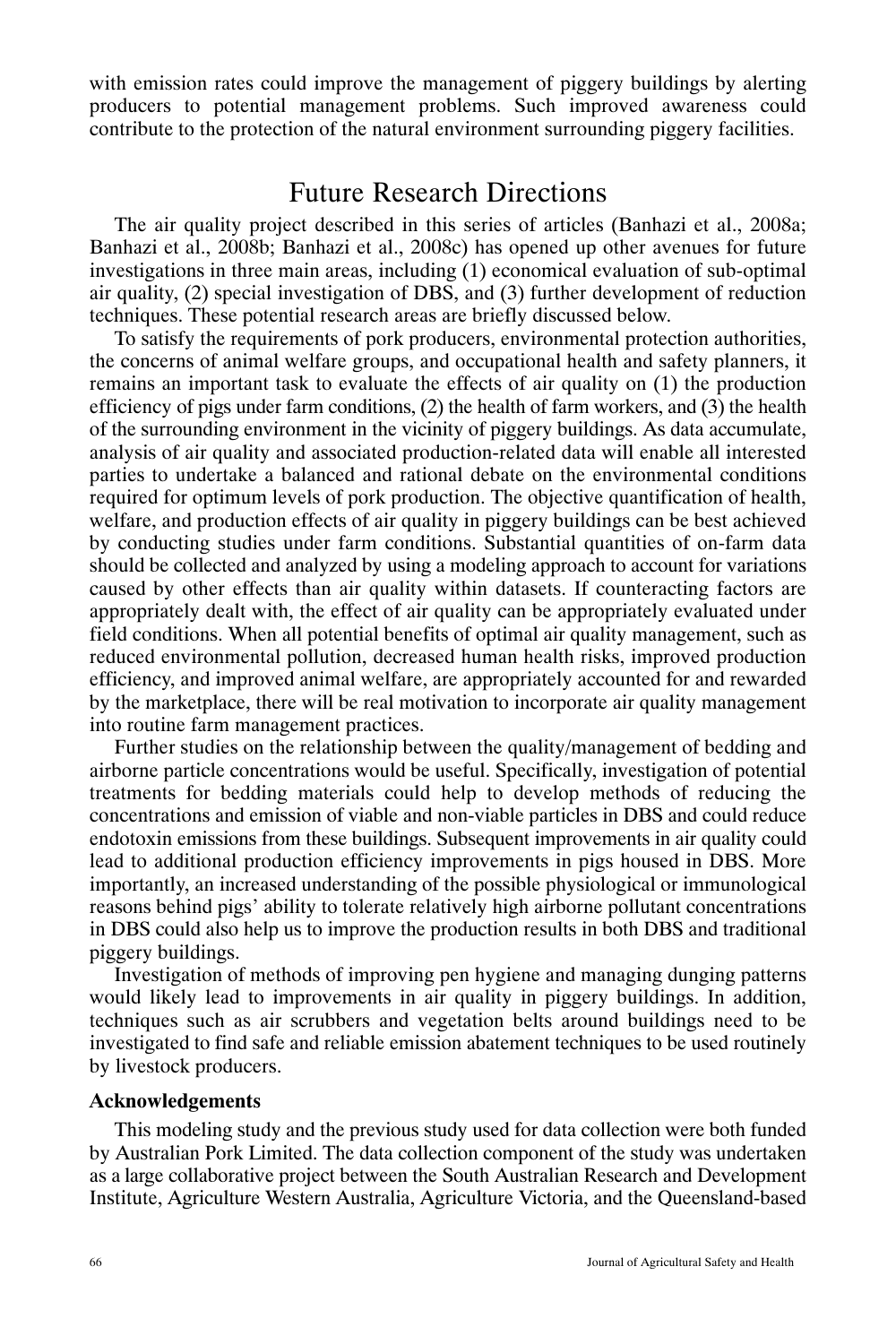Swine Management Services. Both projects involved the contributions of many individuals, and we wish to particularly acknowledge the contributions of the pig producers involved in the study and Mr. M. Militch of Cameron Instrumentation, who helped with the project instrumentation. We also would like to sincerely thank Dr. C. Cargill, who was instrumental in obtaining funding for the data collection project; Dr. B. W. Hall, Dr. J. Black, Dr. J. Seedorf, Prof. D. Berckmans, Dr. S. Pedersen, Prof. C. Wathes, and Prof. J. Hartung for their professional advice; and Dr. S. Dreisen, Dr. G. Marr, and Mr. H. Payne for their efforts of coordinating the data collection in different states. The important contributions of all technical officers (Mr. R. Nichol, Ms. S. Koch, Mr. P. Daniels, Mr. J. Weigel, Mr. S. Szarvas, and Ms. A. Kefford) involved in the study are also gratefully acknowledged. Dr. P. Glatz provided invaluable help with the manuscript.

# References

- Aarnink, A. J. A., D. Swierstra, A. J. van den Berg, and L. Speelman. 1997. Effect of type of slatted floor and degree of fouling of solid floor on ammonia emission rates from fattening piggeries. *J. Agric. Eng. Res.* 66(2): 93‐102.
- Aarnink, A. J. A., J. W. Schrama, R. J. E. Verheijen, and J. Stefanowska. 2000. Effect of ambient temperature on pen fouling by pigs. In *Proc. 10th Intl. Congress on Animal Hygiene*, 933‐937. Boxtel, The Netherlands: International Society for Animal Hygiene.
- Banhazi, T., and C. Cargill. 1998. An assessment of the benefits of age‐segregated rearing and all‐in/all‐out management in respiratory disease free herds. In *Proc. 15th IPVS Congress*, 387. C. Cargill and S. McOrist, eds. Birmingham, U.K.: University of Birmingham.
- Banhazi, T., C. Cargill, N. Masterman, and J. Wegiel. 1999a. The effects of oil spraying on air quality in a straw‐based shelter. In *Manipulating Pig Production VII*, 28. P. D. Cranwell, ed. Werribee, Victoria, Australia: Australasian Pig Science Association.
- Banhazi, T., M. O'Grady, C. Cargill, J. Wegiel, and N. Masterman. 1999b. The effects of oil spraying on air quality in traditional weaner accommodation. In *Manipulating Pig Production VII*, 27. P. D. Cranwell, ed. Werribee, Victoria, Australia: Australasian Pig Science Association.
- Banhazi, T., J. Wegiel, M. Kloppers, and C. Cargill. 2001. Improving air quality in weaner kennels. In *Manipulating Pig Production VIII*, 47. P. D. Cranwell, ed. Werribee, Victoria, Australia: Australasian Pig Science Association.
- Banhazi, T., K. Hillyard, T. Murphy, and M. Kloppers. 2002a. The effects of floor wetting on established dunging patterns. In *Animal Production in Australia*, 373. D. K. Revell and D. Taplin, eds. Adelaide, South Australia: Australian Society of Animal Production.
- Banhazi, T., R. Woodward and P. Hynd. 2002b. Improving air quality in bedded systems. In *Animal Production in Australia*, 375. D. K. Revell and D. Taplin, eds. Adelaide, South Australia: Australian Society of Animal Production.
- Banhazi, T. M., J. Seedorf, D. L. Rutley, and W. S. Pitchford. 2008a. Identification of risk factors for sub-optimal housing conditions in Australian piggeries: Part 1. Study justification and design. *J. Agric. Safety Health* 14(1): 5-20.
- Banhazi, T. M., J. Seedorf, D. L. Rutley, and W. S. Pitchford. 2008b. Identification of risk factors for sub‐optimal housing conditions in Australian piggeries: Part 2. Airborne pollutants. *J. Agric. Safety Health* 14(1): 21-39.
- Banhazi, T. M., J. Seedorf, D. L. Rutley, and W. S. Pitchford. 2008c. Identification of risk factors for sub‐optimal housing conditions in Australian piggeries: Part 3. Environmental parameters. *J. Agric. Safety Health* 14(1): 41-52.
- Bate, L. A., R. R. Hacker, and P. A. Phillips. 1988. Effect of growth on porcine defecation patterns. *Canadian Agric. Eng.* 30(tech. note): 191‐192.
- Bellin, P., and J. Schillinger. 2001. Comparison of field performance of the Anderson N6 single stage and the SAS sampler for airborne fungal propagules. *Indoor Air* 11(1): 65‐68.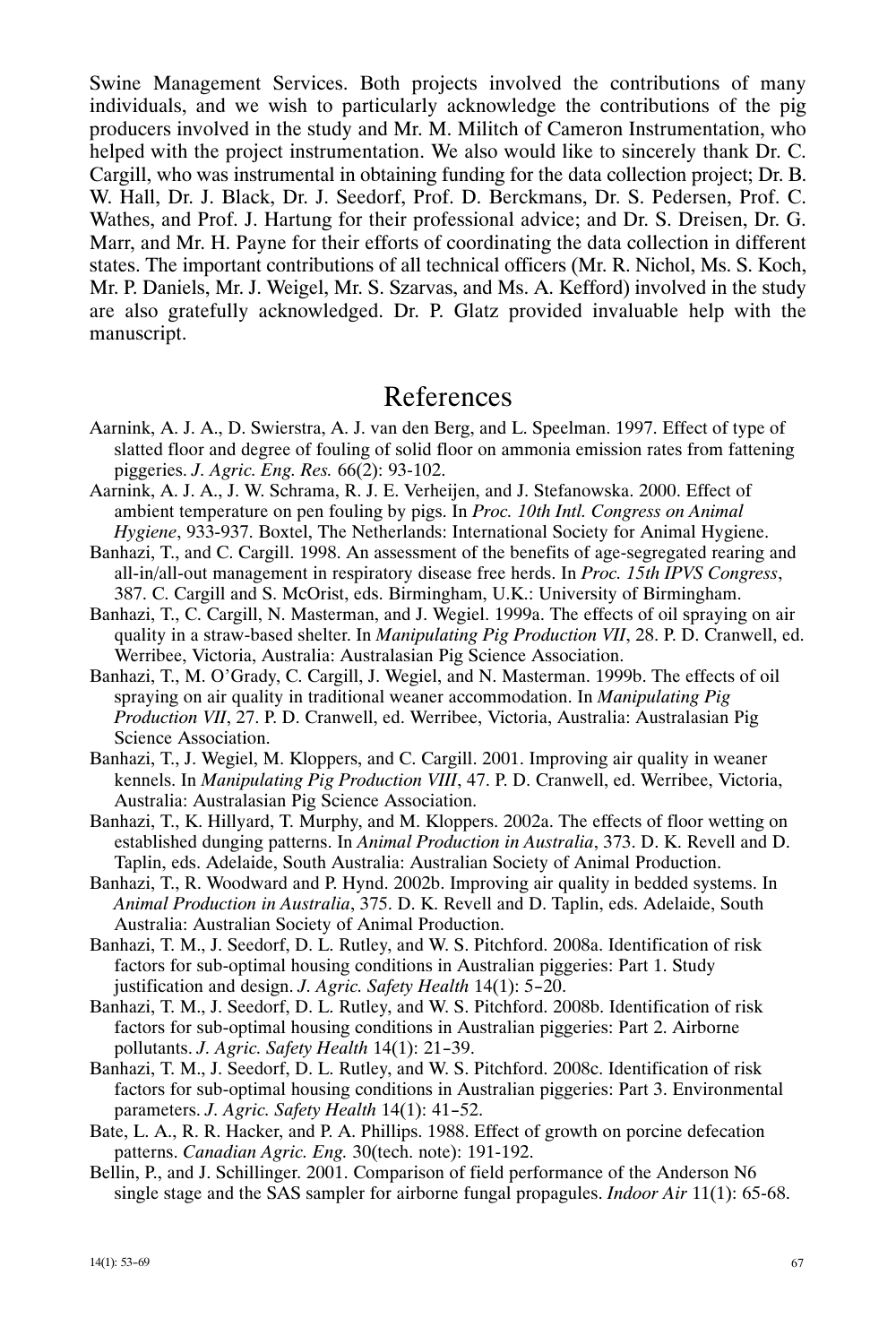- Bicudo, J. R., D. R. Schmidt, C. L. Tengman, W. Powers, L. D. Jacobson, and C. J. Clanton. 2001. Odor and gas emissions from a naturally crusted swine manure storage. ASAE Paper No. 014092. St. Joseph, Mich.: ASAE.
- Bottcher, R. W. 2001. An environmental nuisance: Odor concentrated and transported by dust. *Chem. Senses* 26(3): 327‐331.
- Ellen, H. H., R. W. Bottcher, E. von Wachenfelt, and H. Takai. 2000. Dust levels and control methods in poultry houses. *J. Agric. Safety Health* 6(4): 275‐282.
- Feddes, J. J. R., K. Taschuk, F. E. Robinson, and C. Riddell. 1995. Effect of litter oiling and ventilation rate on air quality, health, and performance of turkeys. *Canadian Agric. Eng.* 37(1): 57‐62.
- Feddes, J., G. Qu, J. Leonard, and R. Coleman. 1999. Control of dust and odour emissions using sprinkled canola oil in pig barns. In *Dust Control in Animal Production Facilities*, 265‐270. S. Pedersen, ed. Aarhus, Denmark: Danish Institute of Agricultural Science.
- Fritschen, B. 1975. Toilet training pigs on partly slotted floors. Lincoln, Neb.: University of Nebraska, Institute of Agriculture and Natural Resources, Cooperative Extension Service.
- Groot Koerkamp, P. W. G., and J. H. M. Metz, et al. 1998. Concentrations and emissions of ammonia in livestock buildings in northern Europe. *J. Agric. Eng. Res.* 70(1): 79‐95.
- Hacker, R. R., J. R. Ogilvie, W. D. Morrison, and F. Kains. 1994. Factors affecting excretory behavior of pigs. *J. Animal Sci.* 72(6): 1455‐1460.
- Hammond, E. G., C. Fedler, and G. Junk. 1979. Identification of dust-borne odors in swine confinement facilities. *Trans. ASAE* 22(5): 1186‐1189, 1192.
- Hoff, S. J., D. S. Bundy, and X. W. Li. 1997. Dust effects on odour and odour compounds. In *Ammonia and Odour Emissions from Animal Production Facilities*, 101‐109. J. A. M. Voermans and G. J. Monteny, eds. Rosmalen, The Netherlands: PV Rosmalen.
- Huynh, T. T. T., A. J. A. Aarnink, W. J. J. Gerrits, M. J. H. Heetkamp, T. T. Canh, H. A. M. Spoolder, B. Kemp, and M. W. A. Verstegen. 2005. Thermal behaviour of growing pigs in response to high temperature and humidity. *Applied Animal Behaviour Sci.* 91(1‐2): 1‐16.
- Huynh, T. T. T., A. J. A. Aarnink, C. T. Truong, B. Kemp, and M. W. A. Verstegen. 2006. Effects of tropical climate and water cooling methods on growing pigs' responses. *Livestock Sci.* 104(3): 278‐291.
- Jacobson, L., L. Johnston, B. Hetchler, and K. Janni. 1999. Odor emissions control by sprinkling oil for dust reduction in pig buildings. In *Dust Control in Animal Production Facilities*, 223‐230. S. Pedersen, ed. Aarhus, Denmark: Danish Institute of Agricultural Science.
- McGovern, R. H., J. J. R. Feddes, F. E. Robinson, and J. A. Hanson. 1999. Growth performance, carcass characteristics, and the incidence of ascites in broilers in response to feed restriction and litter oiling. *Poultry Sci.* 78(4): 522-528.
- Nonnenmann, M. W., K. J. Donham, R. H. Rautiainen, P. T. O'Shaughnessy, L. F. Burmeister, and S. J. Reynolds. 2004. Vegetable oil sprinkling as a dust reduction method in swine confinement. *J. Agric. Safety Health* 10(1): 7‐15.
- Ouwerkerk, E. N. J., and S. Pedersen. 1994. Application of the carbon dioxide mass balance method to evaluate ventilation rates in livestock buildings. In *Proc. XII World Congress on Agricultural Engineering*, 516‐529. Milano, Italy: CIGR.
- Perkins, S. L., and J. J. R. Feddes. 1996. The effect of timing of floor‐application of mineral oil on dust concentrations in a swine farrowing unit. *Canadian Agric. Eng.* 38(2): 1‐5.
- SAS. 1989. *SAS/STAT User's Guide.* Version 6, 4th ed., Vol. 2. Cary, N.C.: SAS Institute, Inc.
- Seedorf, J. 1997. Emissions of respirable dust fractions from livestock buildings. In *Proc. Intl. Symposium: Ammonia and Odour Emissions from Animal Production Facilities*, 1: 641‐644. J. A. M. Voermans and G. J. Monteny, eds. Rosmalen, The Netherlands: PV Rosmalen.
- Seedorf, J. 2004. An emission inventory of livestock‐related bioaerosols for Lower Saxony, Germany. *Atmospheric Environ.* 38(38): 6565‐6581.
- Seedorf, J., and J. Hartung, et al. 1998. Concentrations and emissions of airborne endotoxins and microorganisms in livestock buildings in northern Europe. *J. Agric. Eng. Res.* 70(1): 97‐109.